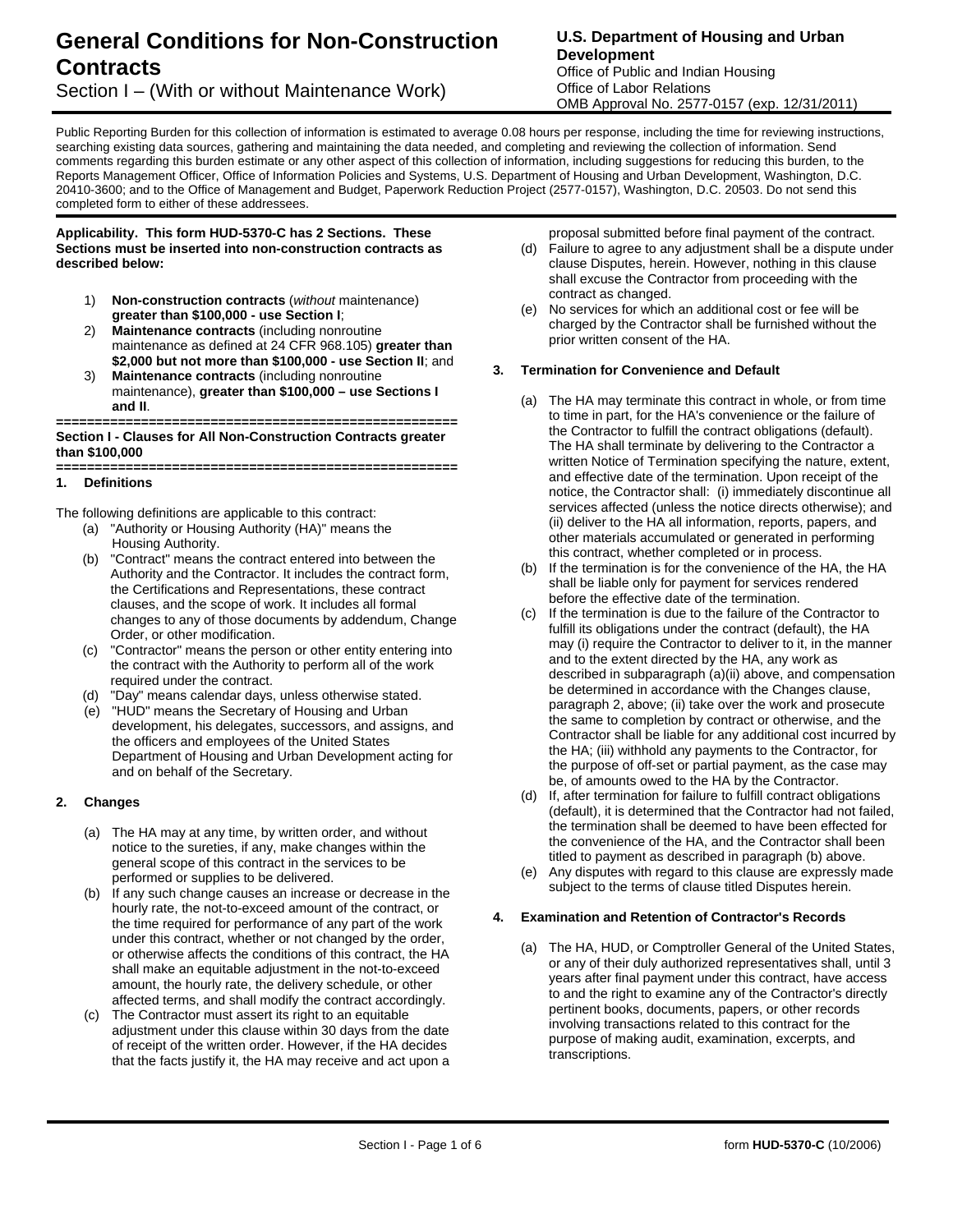- (b) The Contractor agrees to include in first-tier subcontracts under this contract a clause substantially the same as paragraph (a) above. "Subcontract," as used in this clause, excludes purchase orders not exceeding \$10,000.
- (c) The periods of access and examination in paragraphs (a) and (b) above for records relating to: (i) appeals under the clause titled Disputes; (ii) litigation or settlement of claims arising from the performance of this contract; or, (iii) costs and expenses of this contract to which the HA, HUD, or Comptroller General or any of their duly authorized representatives has taken exception shall continue until disposition of such appeals, litigation, claims, or exceptions.

#### **5. Rights in Data (Ownership and Proprietary Interest)**

The HA shall have exclusive ownership of, all proprietary interest in, and the right to full and exclusive possession of all information, materials and documents discovered or produced by Contractor pursuant to the terms of this Contract, including but not limited to reports, memoranda or letters concerning the research and reporting tasks of this Contract.

#### **6. Energy Efficiency**

The contractor shall comply with all mandatory standards and policies relating to energy efficiency which are contained in the energy conservation plan issued in compliance with the Energy Policy and Conservation Act (Pub.L. 94-163) for the State in which the work under this contract is performed.

#### **7. Disputes**

- (a) All disputes arising under or relating to this contract, *except for disputes arising under clauses contained in Section III, Labor Standards Provisions*, including any claims for damages for the alleged breach there of which are not disposed of by agreement, shall be resolved under this clause.
- (b) All claims by the Contractor shall be made in writing and submitted to the HA. A claim by the HA against the Contractor shall be subject to a written decision by the HA.
- (c) The HA shall, with reasonable promptness, but in no event in no more than 60 days, render a decision concerning any claim hereunder. Unless the Contractor, within 30 days after receipt of the HA's decision, shall notify the HA in writing that it takes exception to such decision, the decision shall be final and conclusive.
- (d) Provided the Contractor has (i) given the notice within the time stated in paragraph (c) above, and (ii) excepted its claim relating to such decision from the final release, and (iii) brought suit against the HA not later than one year after receipt of final payment, or if final payment has not been made, not later than one year after the Contractor has had a reasonable time to respond to a written request by the HA that it submit a final voucher and release, whichever is earlier, then the HA's decision shall not be final or conclusive, but the dispute shall be determined on the merits by a court of competent jurisdiction.
- (e) The Contractor shall proceed diligently with performance of this contract, pending final resolution of any request for relief, claim, appeal, or action arising under the contract, and comply with any decision of the HA.

#### **8. Contract Termination; Debarment**

A breach of these Contract clauses may be grounds for termination of the Contract and for debarment or denial of participation in HUD programs as a Contractor and a subcontractor as provided in 24 CFR Part 24.

#### **9. Assignment of Contract**

The Contractor shall not assign or transfer any interest in this contract; except that claims for monies due or to become due from the HA under the contract may be assigned to a bank, trust company, or other financial institution. If the Contractor is a partnership, this contract shall inure to the benefit of the surviving or remaining member(s) of such partnership approved by the HA.

#### **10. Certificate and Release**

Prior to final payment under this contract, or prior to settlement upon termination of this contract, and as a condition precedent thereto, the Contractor shall execute and deliver to the HA a certificate and release, in a form acceptable to the HA, of all claims against the HA by the Contractor under and by virtue of this contract, other than such claims, if any, as may be specifically excepted by the Contractor in stated amounts set forth therein.

#### **11. Organizational Conflicts of Interest**

- (a) The Contractor warrants that to the best of its knowledge and belief and except as otherwise disclosed, it does not have any organizational conflict of interest which is defined as a situation in which the nature of work under this contract and a contractor's organizational, financial, contractual or other interests are such that:
	- (i) Award of the contract may result in an unfair competitive advantage; or
	- (ii) The Contractor's objectivity in performing the contract work may be impaired.
- (b) The Contractor agrees that if after award it discovers an organizational conflict of interest with respect to this contract or any task/delivery order under the contract, he or she shall make an immediate and full disclosure in writing to the Contracting Officer which shall include a description of the action which the Contractor has taken or intends to take to eliminate or neutralize the conflict. The HA may, however, terminate the contract or task/delivery order for the convenience of the HA if it would be in the best interest of the HA.
- (c) In the event the Contractor was aware of an organizational conflict of interest before the award of this contract and intentionally did not disclose the conflict to the Contracting Officer, the HA may terminate the contract for default.
- (d) The terms of this clause shall be included in all subcontracts and consulting agreements wherein the work to be performed is similar to the service provided by the prime Contractor. The Contractor shall include in such subcontracts and consulting agreements any necessary provisions to eliminate or neutralize conflicts of interest.

#### **12. Inspection and Acceptance**

(a) The HA has the right to review, require correction, if necessary, and accept the work products produced by the Contractor. Such review(s) shall be carried out within 30 days so as to not impede the work of the Contractor. Any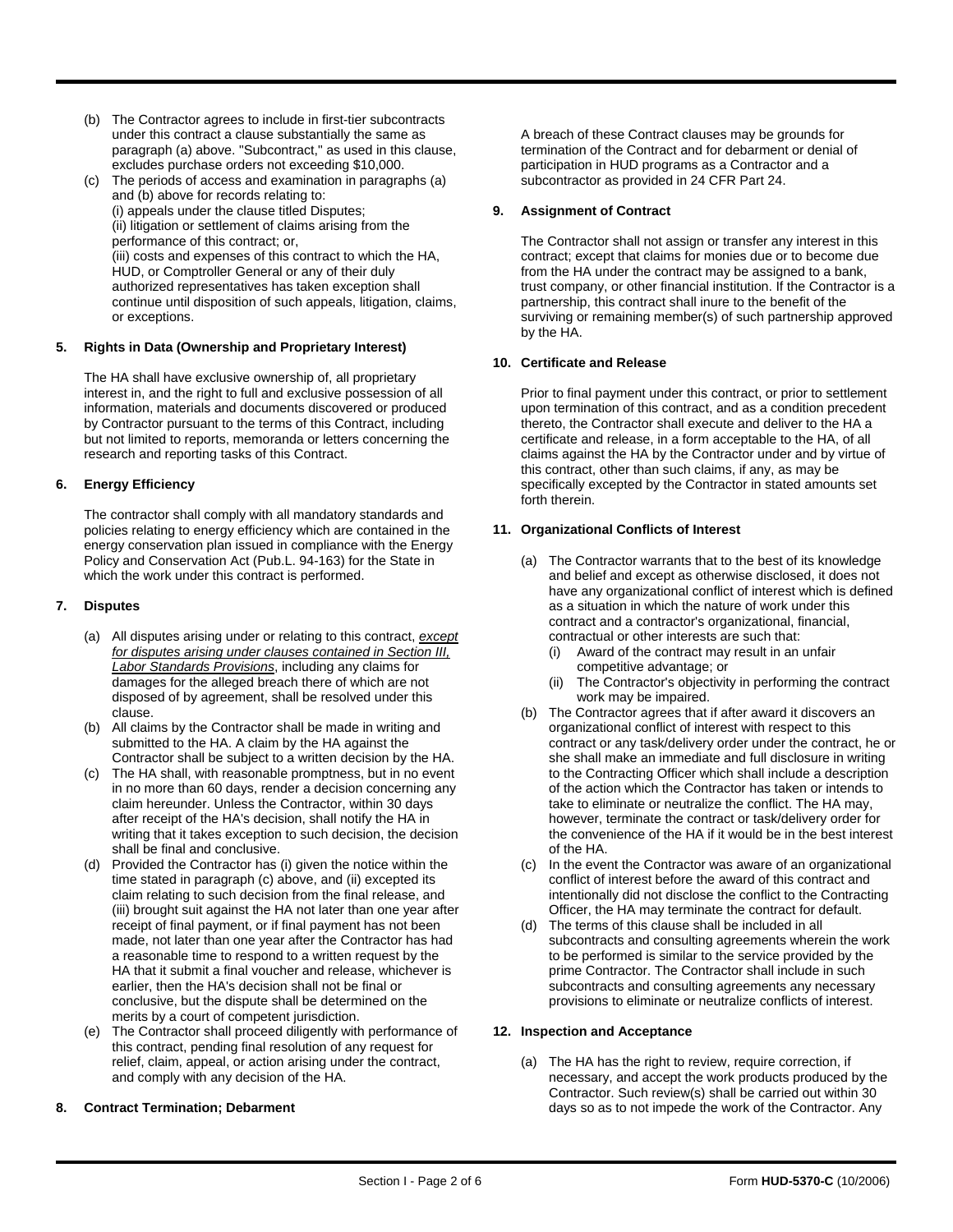product of work shall be deemed accepted as submitted if the HA does not issue written comments and/or required corrections within 30 days from the date of receipt of such product from the Contractor.

- (b) The Contractor shall make any required corrections promptly at no additional charge and return a revised copy of the product to the HA within 7 days of notification or a later date if extended by the HA.
- (c) Failure by the Contractor to proceed with reasonable promptness to make necessary corrections shall be a default. If the Contractor's submission of corrected work remains unacceptable, the HA may terminate this contract (or the task order involved) or reduce the contract price or cost to reflect the reduced value of services received.

#### **13. Interest of Members of Congress**

No member of or delegate to the Congress of the United States of America or Resident Commissioner shall be admitted to any share or part of this contract or to any benefit to arise there from, but this provision shall not be construed to extend to this contract if made with a corporation for its general benefit.

#### **14. Interest of Members, Officers, or Employees and Former Members, Officers, or Employees**

No member, officer, or employee of the HA, no member of the governing body of the locality in which the project is situated, no member of the governing body in which the HA was activated, and no other pubic official of such locality or localities who exercises any functions or responsibilities with respect to the project, shall, during his or her tenure, or for one year thereafter, have any interest, direct or indirect, in this contract or the proceeds thereof.

#### **15. Limitation on Payments to Influence Certain Federal Transactions**

(a) Definitions. As used in this clause:

"Agency", as defined in 5 U.S.C. 552(f), includes Federal executive departments and agencies as well as independent regulatory commissions and Government corporations, as defined in 31 U.S.C. 9101(1).

"Covered Federal Action" means any of the following Federal actions:

- (i) The awarding of any Federal contract;
- (ii) The making of any Federal grant;
- (iii) The making of any Federal loan;
- (iv) The entering into of any cooperative agreement; and,
- (v) The extension, continuation, renewal, amendment, or modification of any Federal contract, grant, loan, or cooperative agreement.

Covered Federal action does not include receiving from an agency a commitment providing for the United States to insure or guarantee a loan.

"Indian tribe" and "tribal organization" have the meaning provided in section 4 of the Indian Self-Determination and Education Assistance Act (25 U.S.C. 450B). Alaskan Natives are included under the definitions of Indian tribes in that Act.

"Influencing or attempting to influence" means making, with the intent to influence, any communication to or appearance before an officer or employee of any agency, a Member of Congress, an officer or employee of Congress, or an employee of a Member of Congress in connection with any covered Federal action.

"Local government" means a unit of government in a State and, if chartered, established, or otherwise recognized by a State for the performance of a governmental duty, including a local public authority, a special district, an intrastate district, a council of governments, a sponsor group representative organization, and any other instrumentality of a local government.

"Officer or employee of an agency" includes the following individuals who are employed by an agency:

- (i) An individual who is appointed to a position in the Government under title 5, U.S.C., including a position under a temporary appointment;
- (ii) A member of the uniformed services as defined in section 202, title 18, U.S.C.;
- (iii) A special Government employee as defined in section 202, title 18, U.S.C.; and,
- (iv) An individual who is a member of a Federal advisory committee, as defined by the Federal Advisory Committee Act, title 5, appendix 2.

"Person" means an individual, corporation, company, association, authority, firm, partnership, society, State, and local government, regardless of whether such entity is operated for profit or not for profit. This term excludes an Indian tribe, tribal organization, or other Indian organization with respect to expenditures specifically permitted by other Federal law.

"Recipient" includes all contractors, subcontractors at any tier, and subgrantees at any tier of the recipient of funds received in connection with a Federal contract, grant, loan, or cooperative agreement. The term excludes an Indian tribe, tribal organization, or any other Indian organization with respect to expenditures specifically permitted by other Federal law.

"Regularly employed means, with respect to an officer or employee of a person requesting or receiving a Federal contract, grant, loan, or cooperative agreement, an officer or employee who is employed by such person for at least 130 working days within one year immediately preceding the date of the submission that initiates agency consideration of such person for receipt of such contract, grant, loan, or cooperative agreement. An officer or employee who is employed by such person for less than 130 working days within one year immediately preceding the date of submission that initiates agency consideration of such person shall be considered to be regularly employed as soon as he or she is employed by such person for 130 working days.

"State" means a State of the United States, the District of Columbia, the Commonwealth of Puerto Rico, a territory or possession of the United States, an agency or instrumentality of a State, and a multi-State, regional, or interstate entity having governmental duties and powers.

- (b) Prohibition.
	- (i) Section 1352 of title 31, U.S.C. provides in part that no appropriated funds may be expended by the recipient of a Federal contract, grant, loan, or cooperative agreement to pay any person for influencing or attempting to influence an officer or employee of any agency, a Member of Congress, an officer or employee of Congress, or an employee of a Member of Congress in connection with any of the following covered Federal actions: the awarding of any Federal contract, the making of any Federal grant, the making of any Federal loan, the entering into of any cooperative agreement, and the extension, continuation, renewal, amendment, or modification of any Federal contract, grant, loan, or cooperative agreement.
	- (ii) The prohibition does not apply as follows: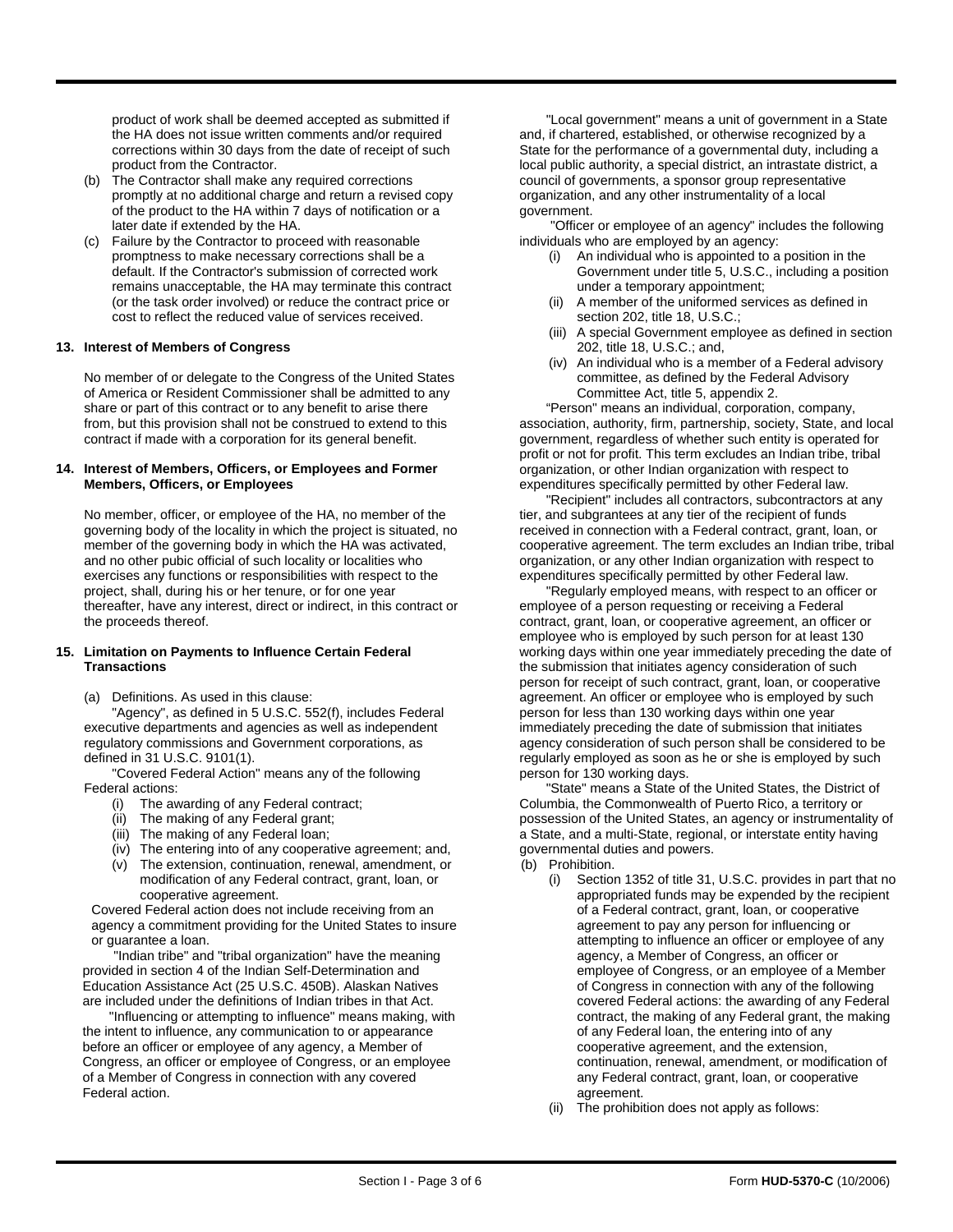(1) Agency and legislative liaison by Own Employees.

> (a) The prohibition on the use of appropriated funds, in paragraph (i) of this section, does not apply in the case of a payment of reasonable compensation made to an officer or employee of a person requesting or receiving a Federal contract, grant, loan, or cooperative agreement, if the payment is for agency and legislative activities not directly related to a covered Federal action.

> (b) For purposes of paragraph (b)(i)(1)(a) of this clause, providing any information specifically requested by an agency or Congress is permitted at any time.

> (c) The following agency and legislative liaison activities are permitted at any time only where they are not related to a specific solicitation for any covered Federal action:

> (1) Discussing with an agency (including individual demonstrations) the qualities and characteristics of the person's products or services, conditions or terms of sale, and service capabilities; and,

(2) Technical discussions and other activities regarding the application or adaptation of the person's products or services for an agency's use.

(d) The following agency and legislative liaison activities are permitted where they are prior to formal solicitation of any covered Federal action:

(1) Providing any information not specifically requested but necessary for an agency to make an informed decision about initiation of a covered Federal action;

(2) Technical discussions regarding the preparation of an unsolicited proposal prior to its official submission; and

(3) Capability presentations by persons seeking awards from an agency pursuant to the provisions of the Small Business Act, as amended by Public Law 95-507 and other subsequent amendments.

(e) Only those activities expressly authorized by subdivision (b)(ii)(1)(a) of this clause are permitted under this clause.

- (2) Professional and technical services.
	- (a) The prohibition on the use of appropriated funds, in subparagraph (b)(i) of this clause, does not apply in the case of-
		- (i) A payment of reasonable compensation made to an officer or employee of a person requesting or receiving a covered Federal action or an extension, continuation, renewal, amendment, or modification of a covered Federal action, if payment is for professional or technical services rendered directly in the preparation, submission, or negotiation of any bid, proposal, or application for that Federal action or for meeting requirements imposed by or pursuant to law as a condition for receiving that Federal action.
		- (ii) Any reasonable payment to a person, other than an officer or employee of a

person requesting or receiving a covered Federal action or an extension, continuation, renewal, amendment, or modification of a covered Federal action if the payment is for professional or technical services rendered directly in the preparation, submission, or negotiation of any bid, proposal, or application for that Federal action or for meeting requirements imposed by or pursuant to law as a condition for receiving that Federal action. Persons other than officers or employees of a person requesting or receiving a covered Federal action include consultants and trade associations.

- (b) For purposes of subdivision (b)(ii)(2)(a) of clause, "professional and technical services" shall be limited to advice and analysis directly applying any professional or technical discipline.
- Requirements imposed by or pursuant to law as a condition for receiving a covered Federal award include those required by law or regulation, or reasonably expected to be required by law or regulation, and any other requirements in the actual award documents.
- (d) Only those services expressly authorized by subdivisions (b)(ii)(2)(a)(i) and (ii) of this section are permitted under this clause.
- (iii) Selling activities by independent sales representatives.
- (c) The prohibition on the use of appropriated funds, in subparagraph (b)(i) of this clause, does not apply to the following selling activities before an agency by independent sales representatives, provided such activities are prior to formal solicitation by an agency and are specifically limited to the merits of the matter:
	- (i) Discussing with an agency (including individual demonstration) the qualities and characteristics of the person's products or services, conditions or terms of sale, and service capabilities; and
	- (ii) Technical discussions and other activities regarding the application or adaptation of the person's products or services for an agency's use.
- (d) Agreement. In accepting any contract, grant, cooperative agreement, or loan resulting from this solicitation, the person submitting the offer agrees not to make any payment prohibited by this clause.
- (e) Penalties. Any person who makes an expenditure prohibited under paragraph (b) of this clause shall be subject to civil penalties as provided for by 31 U.S.C. 1352. An imposition of a civil penalty does not prevent the Government from seeking any other remedy that may be applicable.
- (f) Cost Allowability. Nothing in this clause is to be interpreted to make allowable or reasonable any costs which would be unallowable or unreasonable in accordance with Part 31 of the Federal Acquisition Regulation (FAR), or OMB Circulars dealing with cost allowability for recipients of assistance agreements. Conversely, costs made specifically unallowable by the requirements in this clause will not be made allowable under any of the provisions of FAR Part 31 or the relevant OMB Circulars.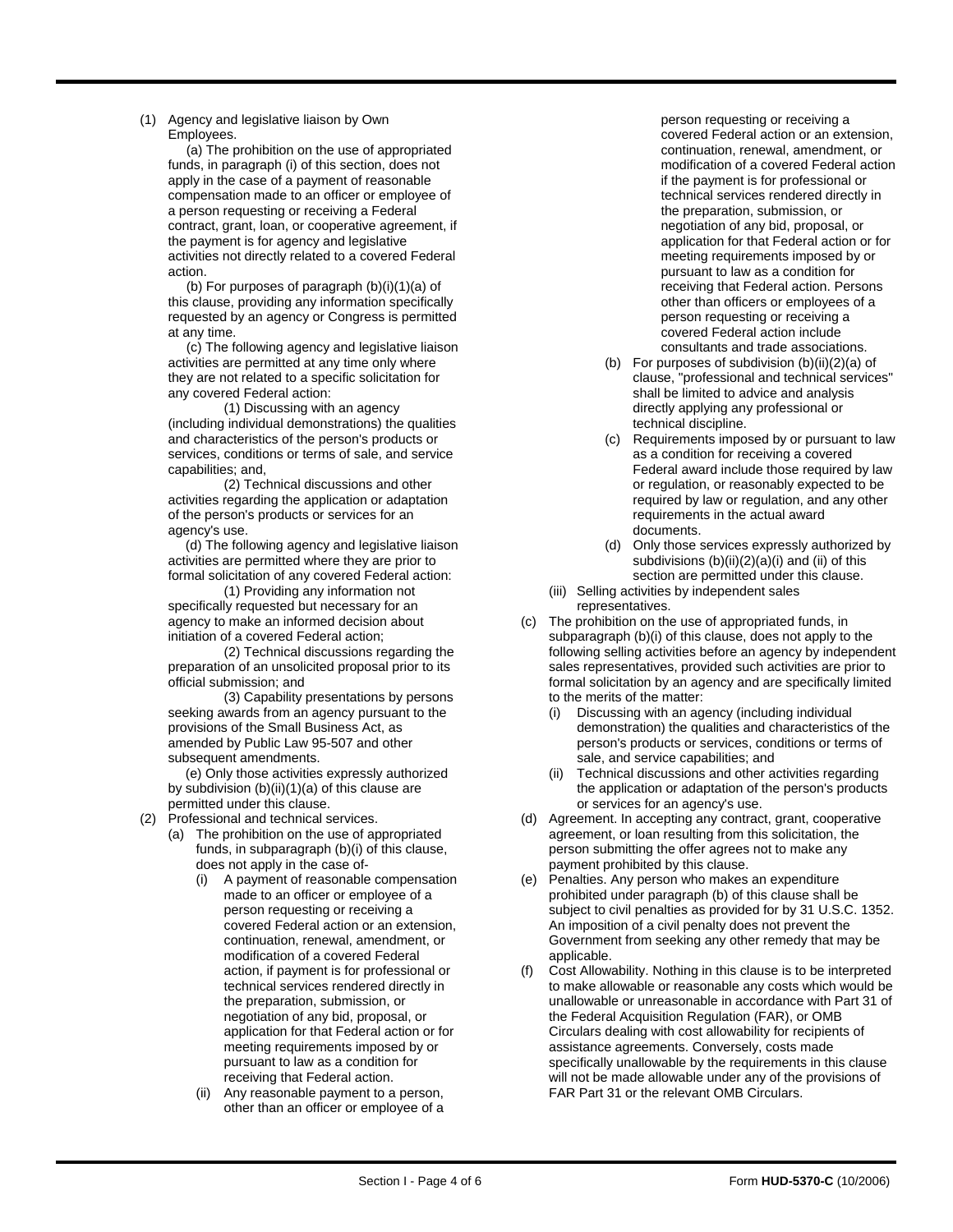#### **16. Equal Employment Opportunity**

During the performance of this contract, the Contractor agrees as follows:

- (a) The Contractor shall not discriminate against any employee or applicant for employment because of race, color, religion, sex, or national origin.
- (b) The Contractor shall take affirmative action to ensure that applicants are employed, and that employees are treated during employment without regard to their race, color, religion, sex, or national origin. Such action shall include, but not be limited to (1) employment; (2) upgrading; (3) demotion; (4) transfer; (5) recruitment or recruitment advertising; (6) layoff or termination; (7) rates of pay or other forms of compensation; and (8) selection for training, including apprenticeship.
- (c) The Contractor shall post in conspicuous places available to employees and applicants for employment the notices to be provided by the Contracting Officer that explain this clause.
- (d) The Contractor shall, in all solicitations or advertisements for employees placed by or on behalf of the Contractor, state that all qualified applicants will receive consideration for employment without regard to race, color, religion, sex, or national origin.
- (e) The Contractor shall send, to each labor union or representative of workers with which it has a collective bargaining agreement or other contract or understanding, the notice to be provided by the Contracting Officer advising the labor union or workers' representative of the Contractor's commitments under this clause, and post copies of the notice in conspicuous places available to employees and applicants for employment.
- (f) The Contractor shall comply with Executive Order 11246, as amended, and the rules, regulations, and orders of the Secretary of Labor.
- (g) The Contractor shall furnish all information and reports required by Executive Order 11246, as amended and by rules, regulations, and orders of the Secretary of Labor, or pursuant thereto. The Contractor shall permit access to its books, records, and accounts by the Secretary of Labor for purposes of investigation to ascertain compliance with such rules, regulations, and orders.
- (h) In the event of a determination that the Contractor is not in compliance with this clause or any rule, regulation, or order of the Secretary of Labor, this contract may be canceled, terminated, or suspended in whole or in part, and the Contractor may be declared ineligible for further Government contracts, or federally assisted construction contracts under the procedures authorized in Executive Order 11246, as amended. In addition, sanctions may be imposed and remedies invoked against the Contractor as provided in Executive Order 11246, as amended, the rules, regulations, and orders of the Secretary of Labor, or as otherwise provided by law.
- (i) The Contractor shall include the terms and conditions of this clause in every subcontract or purchase order unless exempted by the rules, regulations, or orders of the Secretary of Labor issued under Executive Order 11246, as amended, so that these terms and conditions will be binding upon each subcontractor or vendor. The Contractor shall take such action with respect to any subcontractor or purchase order as the Secretary of Housing and Urban Development or the Secretary of Labor may direct as a means of enforcing such provisions, including sanctions for noncompliance; provided that if the

Contractor becomes involved in, or is threatened with, litigation with a subcontractor or vendor as a result of such direction, the Contractor may request the United States to enter into the litigation to protect the interests of the United States.

#### **17. Dissemination or Disclosure of Information**

No information or material shall be disseminated or disclosed to the general public, the news media, or any person or organization without prior express written approval by the HA.

#### **18. Contractor's Status**

It is understood that the Contractor is an independent contractor and is not to be considered an employee of the HA, or assume any right, privilege or duties of an employee, and shall save harmless the HA and its employees from claims suits, actions and costs of every description resulting from the Contractor's activities on behalf of the HA in connection with this Agreement.

#### **19. Other Contractors**

HA may undertake or award other contracts for additional work at or near the site(s) of the work under this contract. The contractor shall fully cooperate with the other contractors and with HA and HUD employees and shall carefully adapt scheduling and performing the work under this contract to accommodate the additional work, heeding any direction that may be provided by the Contracting Officer. The contractor shall not commit or permit any act that will interfere with the performance of work by any other contractor or HA employee.

### **20. Liens**

The Contractor is prohibited from placing a lien on HA's property. This prohibition shall apply to all subcontractors.

#### **21. Training and Employment Opportunities for Residents in the Project Area** (Section 3, HUD Act of 1968; 24 CFR 135)

- (a) The work to be performed under this contract is subject to the requirements of section 3 of the Housing and Urban Development Act of 1968, as amended, 12 U.S.C. 1701u (section 3). The purpose of section 3 is to ensure that employment and other economic opportunities generated by HUD assistance or HUD-assisted projects covered by section 3, shall, to the greatest extent feasible, be directed to low- and very low-income persons, particularly persons who are recipients of HUD assistance for housing.
- (b) The parties to this contract agree to comply with HUD's regulations in 24 CFR Part 135, which implement section 3. As evidenced by their execution of this contract, the parties to this contract certify that they are under no contractual or other impediment that would prevent them from complying with the Part 135 regulations.
- (c) The contractor agrees to send to each labor organization or representative of workers with which the contractor has a collective bargaining agreement or other understanding, if any, a notice advising the labor organization or workers' representative of the contractor's commitments under this section 3 clause, and will post copies of the notice in conspicuous places at the work site where both employees and applicants for training and employment positions can see the notice. The notice shall describe the section 3 preference, shall set forth minimum number and job titles subject to hire, availability of